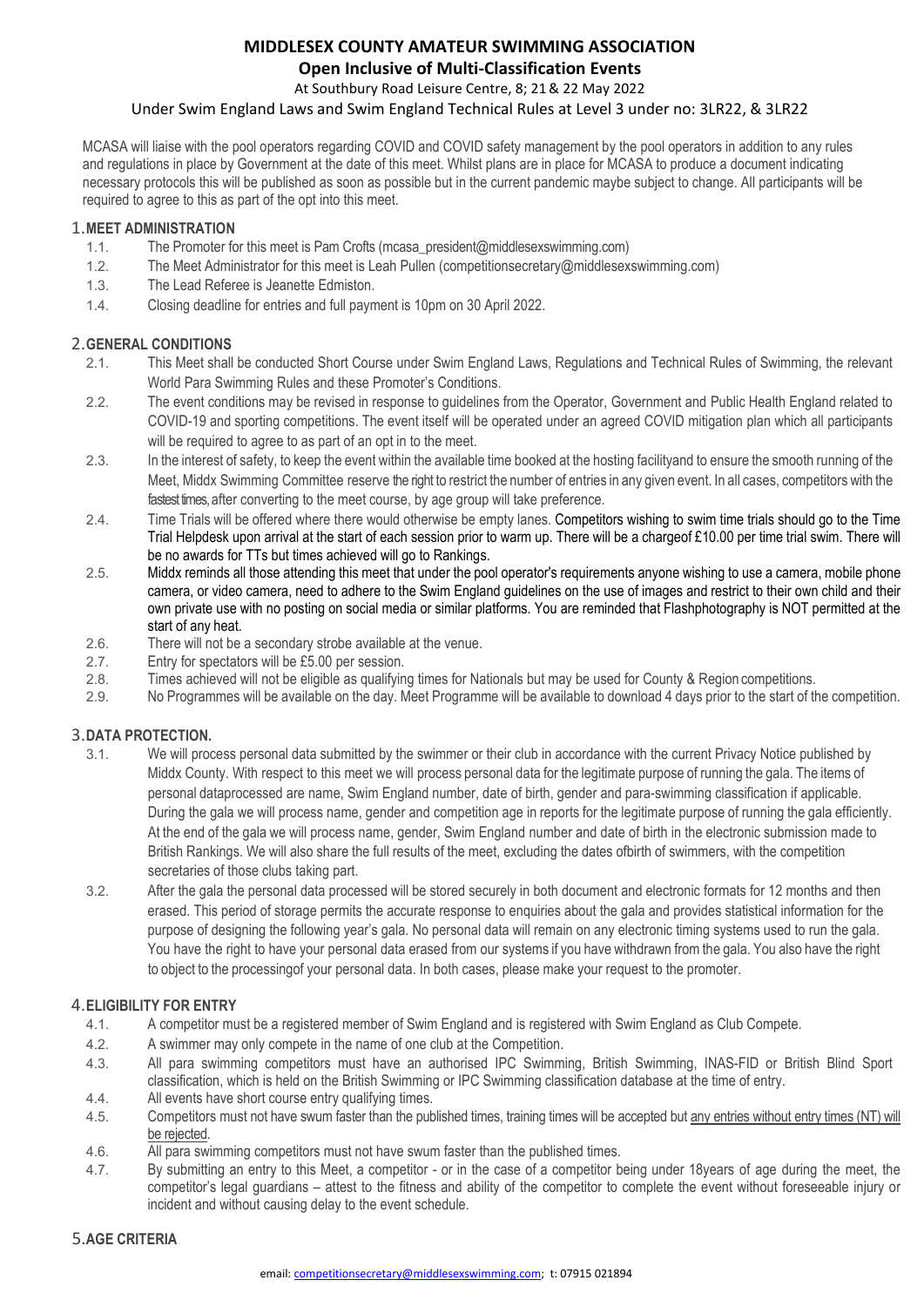### **MIDDLESEX COUNTY AMATEUR SWIMMING ASSOCIATION Open Inclusive of Multi-Classification Events**

### At Southbury Road Leisure Centre, 8; 21& 22 May 2022

### Under Swim England Laws and Swim England Technical Rules at Level 3 under no: 3LR22, & 3LR22

- 5.1. Age Groups swum in the meet will be 9, 10, 11, 12, 13, 14, 15+
- 5.2. A swimmer's age shall be determined as at midnight 22 May 2022.

# 6.**EVENTS**

- 6.1. There will be no team events. Individual events will be:<br>6.1.1. 50m, 100m, 200m, 400m, 800m, 1500m Freestyle
- 6.1.1. 50m, 100m, 200m, 400m, 800m, 1500m Freestyle
- 6.1.2. 50m, 100m, 200m Backstroke, Breaststroke, Butterfly
- 6.1.3. 100m, 200m, 400m Individual Medley
- Para-Swimming competitors may swim in the following events:

| <b>Stroke/Distance</b>                      | <b>Range of Classifications</b>                                               | <b>Stroke/Distance</b>                             | <b>Range of Classifications</b>     |
|---------------------------------------------|-------------------------------------------------------------------------------|----------------------------------------------------|-------------------------------------|
| Freestyle - 50m & 100m S1 - S14 (inclusive) |                                                                               | Breaststroke - 50m                                 | $ SB1 - SB3$ (inclusive)            |
| Freestyle - 200m                            | $\textsf{S}1$ - S5 (inclusive) & S14                                          | Breaststroke - 100m                                | SB4 - SB9 & SB11 - SB14 (inclusive) |
| Freestyle - 400m                            | $ S6 - S14$ (inclusive)                                                       | Butterfly - 50m                                    | $S1 - S7$ (inclusive)               |
| Backstroke - 50m                            | $S1 - S5$ (inclusive)                                                         | Butterfly - 100m                                   | S8 - S14 (inclusive)                |
| Backstroke - 100m                           | $\textsf{S1}, \textsf{S2} \& \textsf{S6} - \textsf{S14} \textsf{(inclusive)}$ | Individual Medley $-200m$ SM5 $-$ SM14 (inclusive) |                                     |

## 7.**ENTRY FEES**

- The entry fee for each event (with the specific exception of the 800m & 1500m Freestyle events)shall be £8.00.
- 7.2. The entry fee for the 800m & 1500m Freestyle events shall be £15.00.<br>7.3. Entries will not be accepted from clubs with an outstanding debt to Mid
- Entries will not be accepted from clubs with an outstanding debt to Middlesex County.
- 7.4. Time Trial will be charged at £10 p/event for 50m, 100m, 200m & 400m, £20 p/event for 800m & 1500m payable on the day.
- 7.5. Refundswill not be consideredwith the specific exceptionwhereClause 2.3 has been exercised or where the swimmer has tested positive for COVID-19 or where a medical condition has arisen after the closing date but before the start of the meet. Medical confirmation and positive NHS PCR Test need to be submitted to comeptitionsecretary@middlesexswimming.com.
- 7.6. For Club entries, full amount for entries plus coach meals must be paid directly into the bank via BACS transfer on or before deadline of the meet.

HSBC Bank, Account name MCASA, Sort code: 40-23-26, Account no: 11170961

(Please give club code as reference followed by OP22. e.g. EALL\_OP22)

7.7 Payment may also be submitted using Middx County credit card online system. There will be a charge of 1.75% + 30p. Please contact competitionsecretary@middlesexswimming.com if you wish to pay this way.

## 8. **ENTRY PROCEDURE**

- 8.1. An Event file containing the full schedule of events is available for download from Middlesex County website. This file should be used in conjunction with the "Hy-Tek Team Manager" software or another compatible team management application.
- 8.2. All eligible Club entries must bemade by clubs in the standard electronic format produced by HyTek'sTeam Manager or an equivalent compatible application. Please note that if a Club enters more than 6 swimmers by means of entry forms rather than Hy-Tek Manager Event File, these entries will incur an administration fee of £5.00 per competitor.
- 8.3. Individual Entries are welcomed if your club is not entering as a group. Please follow link to enter our Online Individual entry form: https://mcasa.wufoo.com/forms/z10m1q7a1o6vp6w/
- 8.4. Club entries must be submitted by completing the Hy-Tek Entry file and the [Online summary Form.](https://mcasa.wufoo.com/forms/zcwynnl083a7ge/) https://mcasa.wufoo.com/forms/zcwynnl083a7ge/

### 9. **MEET PROCEDURE**

- 9.1. All events shall be heat declared winner.
- 9.2. Competitors whose entries have been accepted will be expected to swim unless they have completed the withdrawal procedures.
- 9.3. Withdrawal forms need to be handed into the computer desk 30 minutes before the advertised starting time of the first event in each session.
- 9.4. Time Trial desk will close 30 minutes before the advertised starting time of the first event in each session.
- 9.5. 800m and 1500m competitors must sign in before the appropriate warm up. No other signing in is necessary.
- 9.6. Start sheets will also be available on-line and one copy will be posted for coaches and swimmers to view on poolside.

### 10. **WITHDRAWAL SYSTEM**

10.1. Competitors (or their representatives) who are not intending to swim must submit official withdrawal forms, either electronically as prescribed on the competition website - up to midday on Saturday  $7<sup>th</sup>$  May and Friday  $20<sup>th</sup>$  May (the day before the start of the competition), or at the Withdrawals table at the pool by completing an official withdrawal form no later than 30 minutes before the